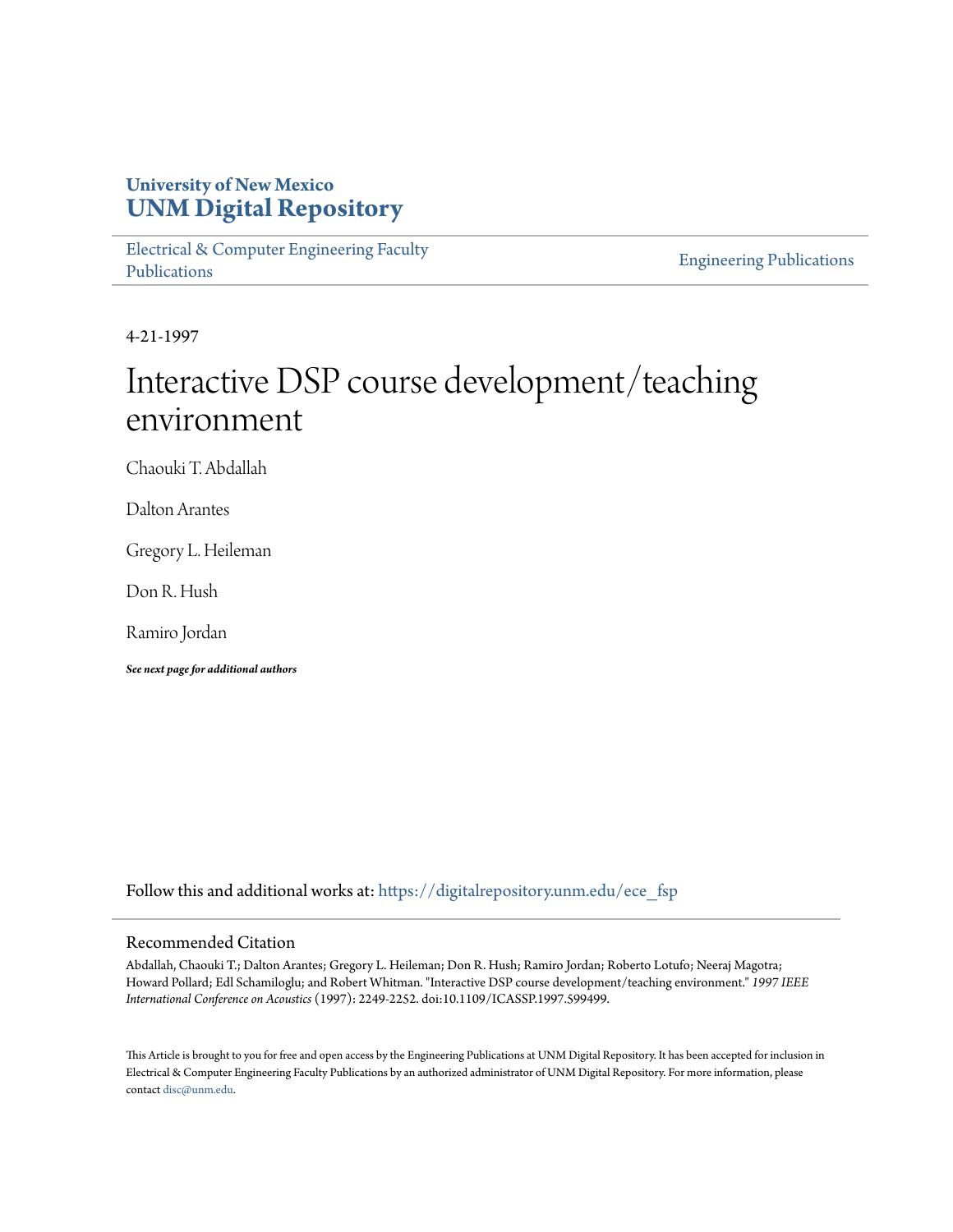## **Authors**

Chaouki T. Abdallah, Dalton Arantes, Gregory L. Heileman, Don R. Hush, Ramiro Jordan, Roberto Lotufo, Neeraj Magotra, Howard Pollard, Edl Schamiloglu, and Robert Whitman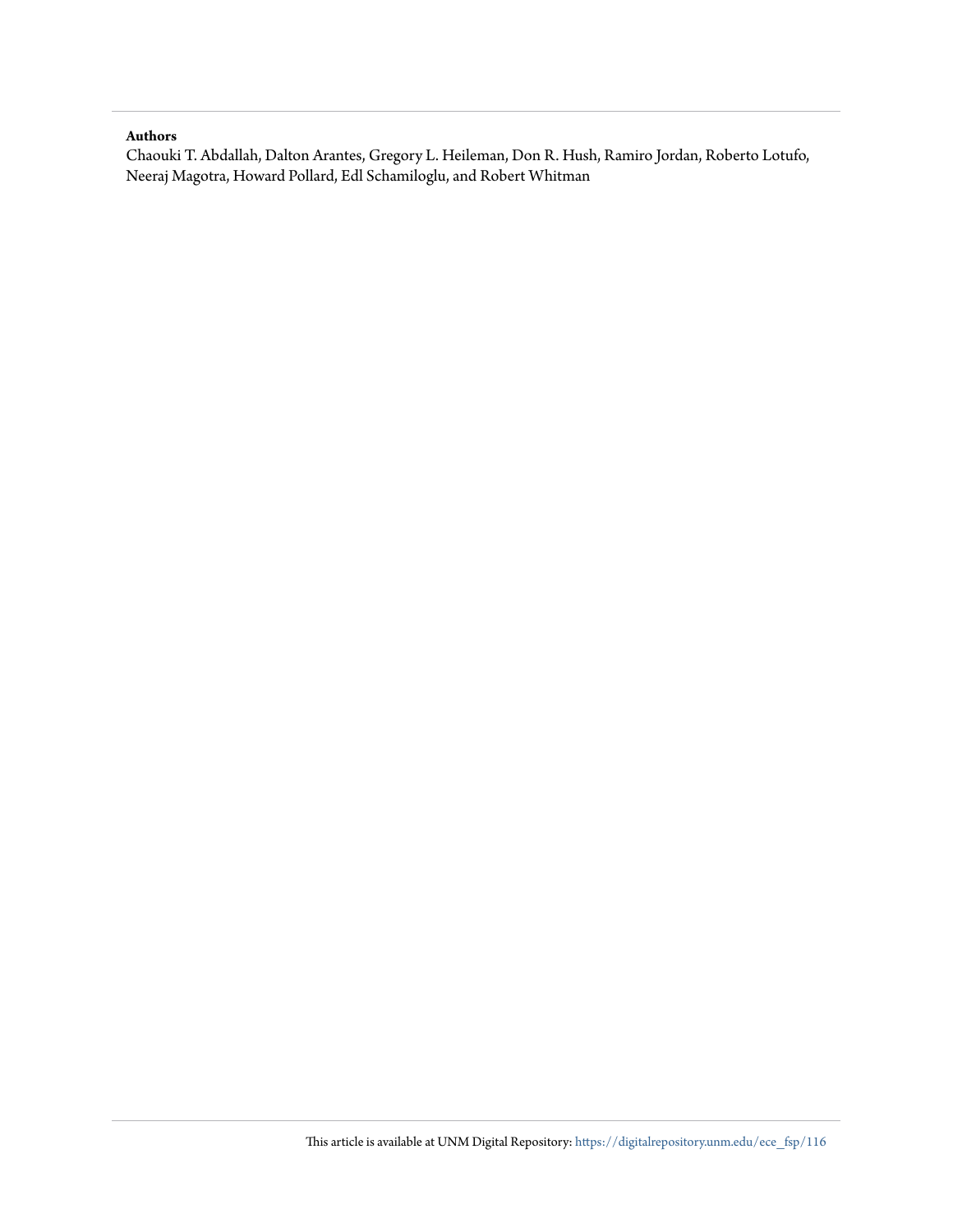# **INTERACTIVE DSP COURSE DEVELOPMENT/TEACHING ENVIRONMENT**

*Chaouki Abdallah' Dalton Arantes' Gregory L. Heileman' Don R. Hush' Ramiro Jordan'* 

 $Roberto Lotufo<sup>2</sup>$  Neeraj Magotra<sup>1</sup> Howard Pollard<sup>1</sup> Edl Schamiloqlu<sup>1</sup> Robert Whitman<sup>1</sup>

'Department of Electrical and Computer Engineering The University of New Mexico, Albuquerque, NM 87131, USA <sup>2</sup> Faculdade de Engenharia Elétrica,

Universidade Estadual de Campinas, Campinas, SP **13081-97CI,** Brazil

E-mail: [istec@eece.unm.edu](mailto:istec@eece.unm.edu)

#### ABSTRACT

The authors have developed an interactive environment for the creation and maintenance of dynamic, active multimedia-based teaching mechanisms. The Environment is designed to be user-friendly and to facilitate the creation of educational material. This tool has already been used to create courses in Multi Dimensional Signal Processing (MDSP) by researchers working together while geographically separated .

#### 1. INTRODUCTION

New advances introduced by the World Wide Web (WWW) impose new ways of building learning materials. New technologies have a great impact on developing and defining new teaching concepts that expose students to real case situations. In fact, many conferences now contain a special session on education using some of these tools **[l, 2, 31.**  In ICIP'94 [4, **11** and ICIP'96 *[5],* we reported the use of Khoros **as** an authoring system for image processing and that we were developing new advances integrating Khoros, the Hypertext Markup Language (HTML) and the WWW. As a result, Digital Image Processing (DIP) Khorosware **as** a toolbox for the Khoros environment [6] was released. Since then several versions of this toolbox have been released and became the nucleus of a series of courses on MDSP. The first such course was developed by researchers working together at the University of New Mexico, USA, and the Universidade Estadual de Campinas, Brazil.

The purpose of the courses is to give users a hands-on approach to MDSP through an extensive number of experiments. Theory and practice are mixed in such a way that students can immediately relate experimental results to theoretical concepts. This tool is unique in that it: 1) is interactive, **2)** can be accessed by Internet browsers running on any platform (workstations or PCs), **3)** is freely available, and **4)** depends on free access software (Linux, GNU, JAVA, and Khoros software). In addition, some of the applications utilized in the Environment have been created to utilize Matlab, which is commonly available for educational activities.

This paper is organized **as** follows: section **2.** contains a discussion of the organization and the tools used in the course. In section **3.** we present the Digital Image processing (DIP) course, while section **4.** contains our conclusions and future work.

#### *2.* **MDSP** COURSE ORGANIZATION

The course is divided by topics: The following preliminary topics have been identified.

- **1.** Software Issues
- **2.** Mathematical Preliminaries

**3.** Filtering

- **4.** Adaptive Methods
- *5.* Nonlinear Techniques
- 6. Pattern recognition
- **7.** Control
- 8. Communications

So far, we have developed the DIP module which covers components across **(1-3),** and **(5,6).** In section **3.** we discuss the DIP course in more detail.

#### **2.1.** Objectives

The objectives of the Ihteractive Environment are **1)** to provide tools for education on readily available hardware and software, **2)** to create tools in the environment that are user-friendly for prolducer and consumer, **3)** to allow for user-supplied data, **as** well **as** providing extensive data sets for experimentation, 4) to develop a methodology that is adaptable to allow presentation of a wide range of materials, from simple to complex, and to allow self-paced study, and *5)* to create a mechanism which can be utilized to rapidly incorporate research results into the classroom.

#### **2.2.** Development/Teaching Environment Tools

In order to achieve the above mentioned objectives, a set of tools **has** been developed. The tool set utilized for this environment allows professors to generate material with familiar tools, which minimizes the learning curve for the creation of didactic materials. For text files, the facilities of the tool set are accessed by placing markers in the material which invoke appropriate responses from the computer system. Thus, facilities such **as** Hypertext, simulation engines, analysis software, and display routines can be easily incorporated into a multi-media teaching system.

The Interactive Environment consists of a suite of programs, filters, facilities, techniques, and mechanisms which can be called upon by developers of teaching systems to generate a variety of different materials. The instructor simply disciplines himself/herself to utilize the guidelines and mechanisms of the Interactive Environment in the preparation of the teaching materials, and the net result is a set of computer files which will be presented at the appropriate time in the desired format. When the instructor is ready, the source file(s) are utilized to generate a set of HTML files for utilization on the World Wide Web (or a local version of the web), to generate Postscript files for printing hardcopy, or to create appropriate  $IATFX$  files for utilization in various publication software systems. Not only does the Interactive Environment allow instructors to include markers in the textual files which form the basis of the didactic material, the Environment also includes aids in the creation of simulation systems, display mechanisms, and the inclusion of interactive programs within the teaching environment.

**0-8186-7919-0/97 \$10.00** *0* **1997** IEEE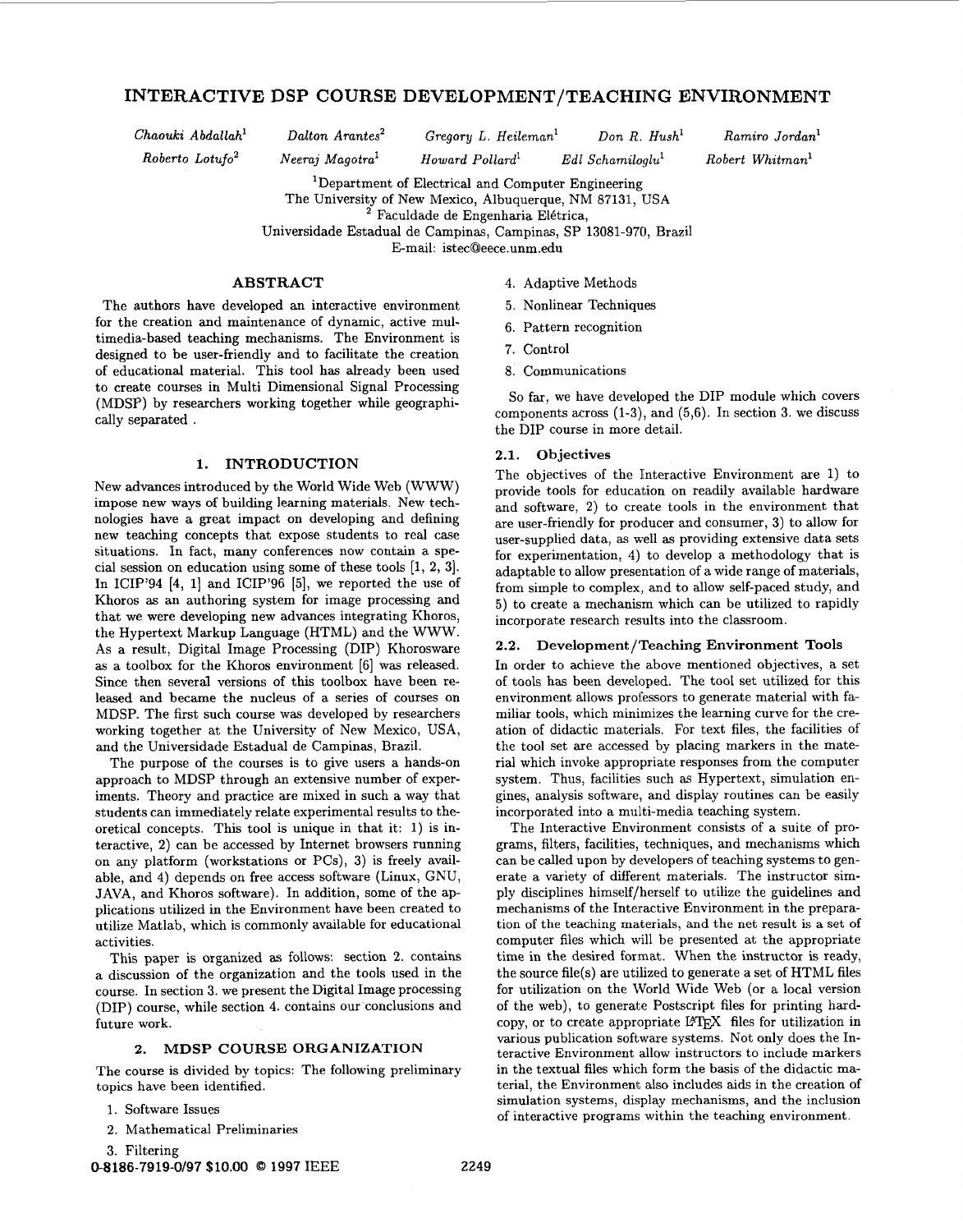This permits the examination of techniques and methods by having real-time access to programs and data sets, and the demonstration of the effectiveness of algorithms by implementing the algorithms on both canned data sets and user-supplied data sets.

As an example, the visual programming facility *Cantata*  of Khoros 2.1 allows instructors to prepare algorithms and data sets for inclusion in teaching material. This material need not be static in nature, leading to figures and text; the materials can be dynamic, allowing full use of the facilities available in a multimedia environment. The instructor need not know about data formats, programming languages, or input/output systems. The algorithm is simply implemented by connecting blocks or "glyphs" together with appropriate links. The glyphs represent an underlying program or algorithm, and the links specify the required data flow for the system being demonstrated. Hence, an instructor can quickly generate desired prototype systems, calling upon glyphs for functions such as transforms, filters, input/output, or display. Once the algorithm has been properly prepared, the entire system can be coupled together and represented by a new glyph, allowing students to invoke the facilities of the system by calling upon the glyph, in the appropriate computer environment. This ease of data manipulation leads to quick and easy development and maintenance of course materials and teaching systems. It also allows students to test, debug, and experiment with algorithms and data **as** they explore and gain insight into the concepts of signal processing.

Since the system is created to facilitate the educational process, teachers and students need to apply the algorithms to a wide variety of data types to gain an understanding of the applicability of the processing in different situations. For this reason, care has been taken to provide a wide variety of data sets which can be operated on by the algorithms. In addition, user-supplied data sets can easily be substituted for the canned data sets, allowing students to test algorithms on real problems, rather than rely on the data sets provided.

The methodology of the Interactive Environment allows teachers to prepare materials for use in assorted presentation formats. This includes traditional textbooks for use in the classroom, textual material with Hypertext links, animations, graphics displays, and other mechanisms for the presentation of information.

One of the by-products of the Interactive Environment is the ability to rapidly introduce into a teaching situation, results of research being conducted. That is, **as** the algorithms, data sets, and display mechanisms become available they can be used to support and extend the concepts being presented to students. And, since the methodology inherently delivers information quickly and easily, collaboration between colleagues across geographical distances will be facilitated and contribution of students and others to ongoing projects will be encouraged.

#### **3. DIP COURSE**

One example of this system is a course on Digital Image Processing that is available over the Internet for self-study. The material has been presented in short-course form and is also being published in textbook form, with accompanying CDROM for data processing and visualization. The course is also being used as a more in-depth course in the curriculum of the University of New Mexico and the Universidade Estadual de Campinas in Brazil. Many other sites are making use of these materials. More information about the course is available at **<http://www.eece.unm.edu/dipcourse>.** 

The DIP course is comprised of chapters which are then divided into lessons. Each lesson provides both theoretical and practical sessions. The theoretical session describes the problem or the concept for the experiment, and is typically full of images and graphics showing the original data and the processed data or final result. It explains the fundamentals of image processing in general. This session is independent of the software used and can be used **as** a non-practical illustrative course, i.e., without the "handson" touch. At the end of each Web page, there are two hyperlinks: 1)Other Examples and 2) Laboratory. Other examples provides additional examples of the same concept, but applied to other practical areas. For instance, if the first part is focused on medical imaging, these additional examples may focus on document image processing. Laboratory is the practical portion of each lesson. This has the format of a lab guide, with step-by-step instructions on how to accomplish and reproduce the results shown in the first part of the lesson. In the lab guide the operator names are actual links to Khoros operators, which are activated by the network browser using the mime type convention. A special file type for the Khoros form file related to each Cantata operator is defined. Following the lab guide, there is a list of suggested exercises that provide further questions and problems so that users can expand and practice what they have learned. At the end of Laboratory, there is a link to a visual program workspace which takes the students directly to Cantata where a proposed solution is loaded and is ready for execution. Now users can run the operators individually or the whole workspace, change parameters, use other images, check and compare the results, etc.

The traditional approach to learning combines a textbook, a sequence of lectures and tests, and perhaps a project in which the student writes some code using a standard programming language. By combining interactive text and data with the Khoros 2 system we have taken steps to make the learning process more dynamic. Hypertext and the Khoros 2 system becomes a conduit between the instructors and students cutting across geographical, temporal, and cultural distances.

**A** great advantage of this course is that students learn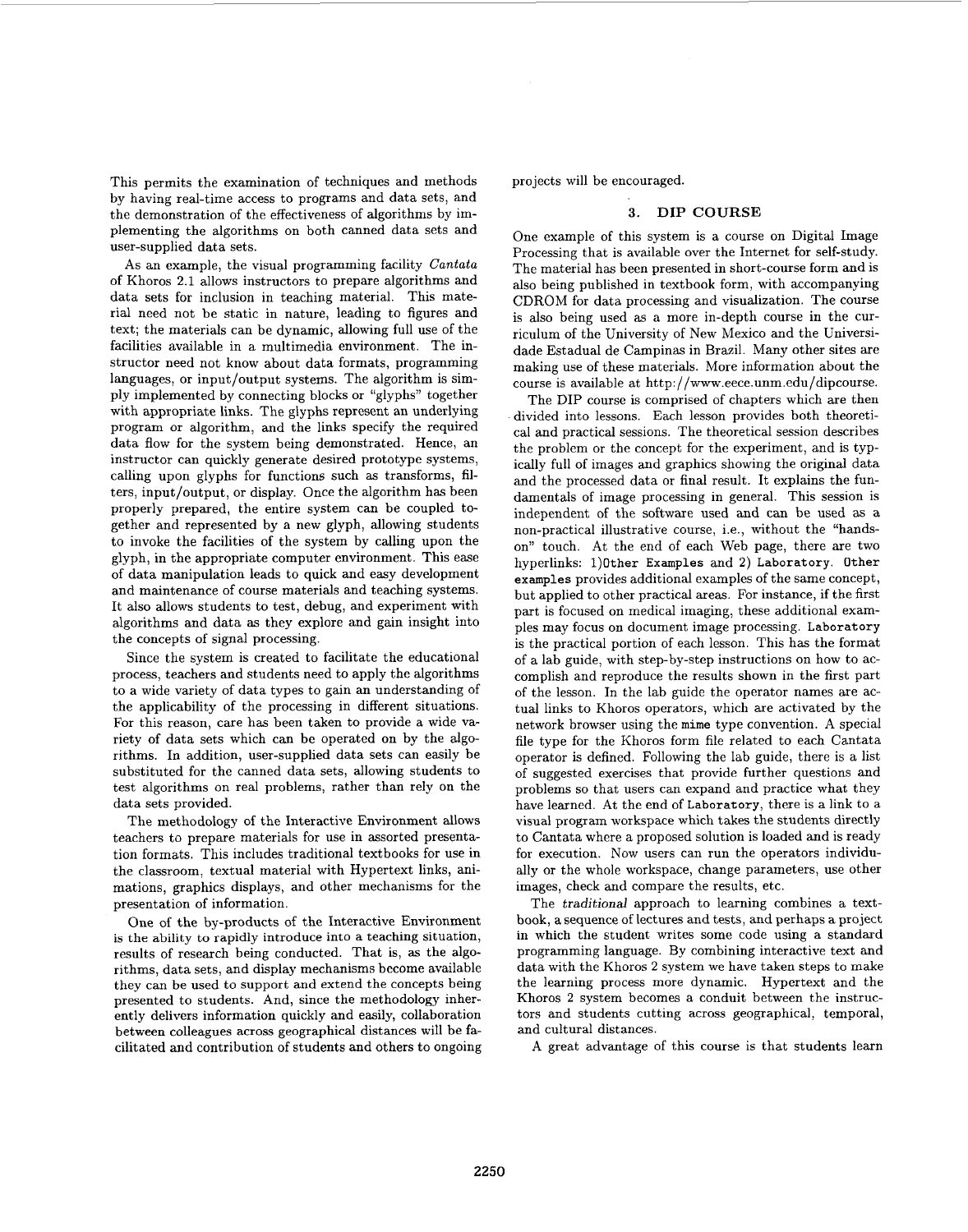

Figure 1. a) original image, b) labeled image, c) histogram of labeled image d) area display image

by programming using a high-level visual language found in an existing data processing tool used to solve practical problems. Furthermore, by allowing the students to modify the input data and operator parameters, they can immediately verify the results, determine any limitations of an algorithm, improve the solution of a particular problem.

In order to teach the fundamentals of those primitive data processing operators, the course sequence follows a non-traditional approach of introducing a subject, that is, a particular problem or a concept. We introduce classes of primitive operators and, for each class, explore its use for many applications. As an example, when the singleoperand point operations are introduced, we use them for image segmentation by thresholding, for contrast enhancement, for pseudo-coloring, and to create functional data, i.e. images with pixels displaying feature values. In this manner, students learn a new operator and see the many situations where it can be applied, helping them to create a solid hierarchical concept of image processing tools.

Fig **3.** shows the related images from a lesson in chapter **4** which makes use of labeling, histogram and color table primitive operators to create a functional image in which the pixels of the image represent the area of its connected region. This is a very useful tool for image analysis. Fig la shows the original binary image, and Fig lb shows the result of the application of the labeling operator in the original image. In the labeled image each pixel value gives the unique region number to which it belongs. The regions are numbered sequentially starting from 1. The histogram of the labeled image, shown in Fig IC, gives the number of pixels of each region, i.e. its area. Using the histogram **as** the mapping function (color table) of the labeled image, each pixel value is replaced by its area (Fig Id). This lesson is a good example of the creation of a powerful interactive image analysis tool using primitive operators.

A very active research area is the access and retrieval of images which has numerous applications. Some of these applications are the storage of images on disk, the transmission of images via the Internet, and document processing just to mention a few. Toward this end several groups are currently working on developing the necessary software environments to achieve reliable and cost-effective transmission of documents. A promising technology has shown to be wavelets for the compression of large amounts of data [7].

To give a simple example of how the DIP Khorosware can be utilized to teach, learn and report on research progresses is given next.

The current technology to achieve high rates of data compression is the Embedded Zerotree Wavelet (EZW) coding technique introduced by Shapiro [8]. This is a very effective and computationally simple technique for image compression. Here we describe a realization of this technique under the Khoros 2 system following the ideas of Said and Pearlman [9]which proved to be extremely fast and efficient.

Depicted in Fig **3.** are six images with different bit rates. The original image is an 8-bit 256x256 monochrome image. We can observe that the difference between the original image and the 0.25bits/pixel image is almost imperceptible. This act is very important in many applications such as progressive transmission, image/document browsing, and multimedia applications.

## **4. CONCLUSIONS AND FUTURE WORK**

The nucleus for this project grew out of a transcontinental collaboration between the University of New Mexico, USA, and the Universidade Estadual de Campinas, Brazil. It is hypothesized that this course will grow with the active participation of the user community. This is an ongoing project and the issues of development and maintainability must be considered. Lessons and experiments will be continuously extended and enhanced, and the tools to facilitate this development need to be continuously upgraded. These tools enable the generation of interactive electronic pages and book-like hardcopy makerials. We see SGML **as** a solution to the above issues.

With the help of new Internet tools, teaching is being facilitated and encouraged. Furthermore, this new format of interactive courses not only provides the necessary material to learn a new topic in a timely manner, but it provides a new mechanism for the introduction of research results into the classroom. In the future, multimedia mechanisms, **as** well **as** collaboration technology, will enhance our ability to learn and work together across geographical, temporal, and cultural distances. The future belongs to collaboration and education across international borders, mediated by computers and high-speed links.